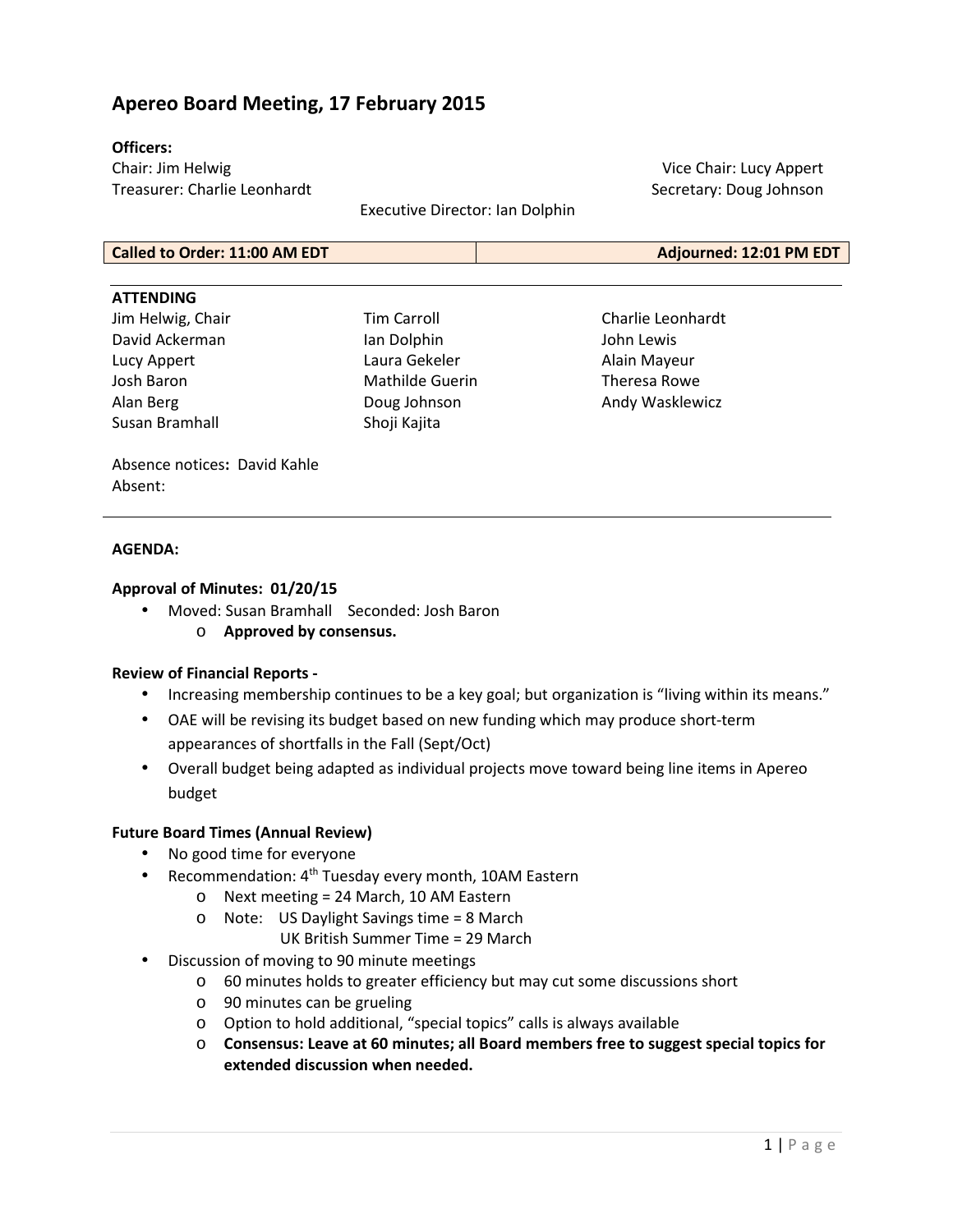# **Executive Director's Report**

- A. ESUP Days / Apereo Europe was a great success
	- a. 200+ registrants
	- b. Alan Berg: Privacy and Ethics workshop has produced policies for Europe for the Learning Analytics initiative
	- c. Videos of the sessions: http://media2.parisdescartes.fr/?a=MjExMDk%3D
- B. Three projects (OpenCast, Unitime, Xerte) preparing to exit incubation over next 3 months
	- a. Incubation Working Group undertaking review of experiences over the last year
		- i. Will have proposals for Board at a future meeting
	- b. Question about UniTime (scheduling) and EdExchange (secure transcript exchange between institution) which were unfamiliar –
		- i. Low profile projects due to unique issues associated with each project
		- ii. Observation: These projects are not listed on the Apereo website which should be more robust and descriptive given the quality of projects.
		- iii. Consensus: Agreed. Website is in process of being redesigned and this will be noted.
- C. Patent Work: Renewal of all existing patents have been submitted.
	- a. Legal advice suggests US as venue for new patent registration; WIPO registration would then follow
- D. Apereo Web Site: Work continues; release targeted for early April
	- a. Board will be given pre-release opportunity to review, as interested
- E. Planning for Summer North America Apereo conference is moving forward.
	- a. 100+ proposals
	- b. David Wiley will present one keynote
	- c. Plenary Panel: ""Digital Humanities: The Next Challenge for Campus IT"
	- d. Possible joint event with InCommon following the conference

# **Review OAE Stakeholder Partnership Agreement**

- A. Board Comments:
	- a. Well reviewed
	- b. Risk exposure is minimized
	- c. It is obvious that considerable time was spent grappling with challenging issues; and that effort has borne fruit in a strong framework and document
	- d. OAE is charting new territory for open source
	- e. Numerous indicators suggest long term success of this framework is likely
	- f. Harry Potter reference. (Don't ask me to explain. Ed.)
	- g. Margaret Thatcher reference. (*Ibid. Ed.)*
	- h. Procedural questions:
		- i. Are we approving the document \*with\* comments or as is? **A: As is.**
		- ii. Approving or Endorsing? **A: Approving**
- B. Theresa Rowe moved to Approve the OAE Stakeholder Partnership Agreement; Laura Gekeler seconded
	- **a. Approved by voice vote: 15 For / 0 (Zed) Against.**
	- b. 2 (two) abstentions by Board members who were active participants in drafting the Agreement.

# **Friends of Apereo Proposal**

• Tabled to next meeting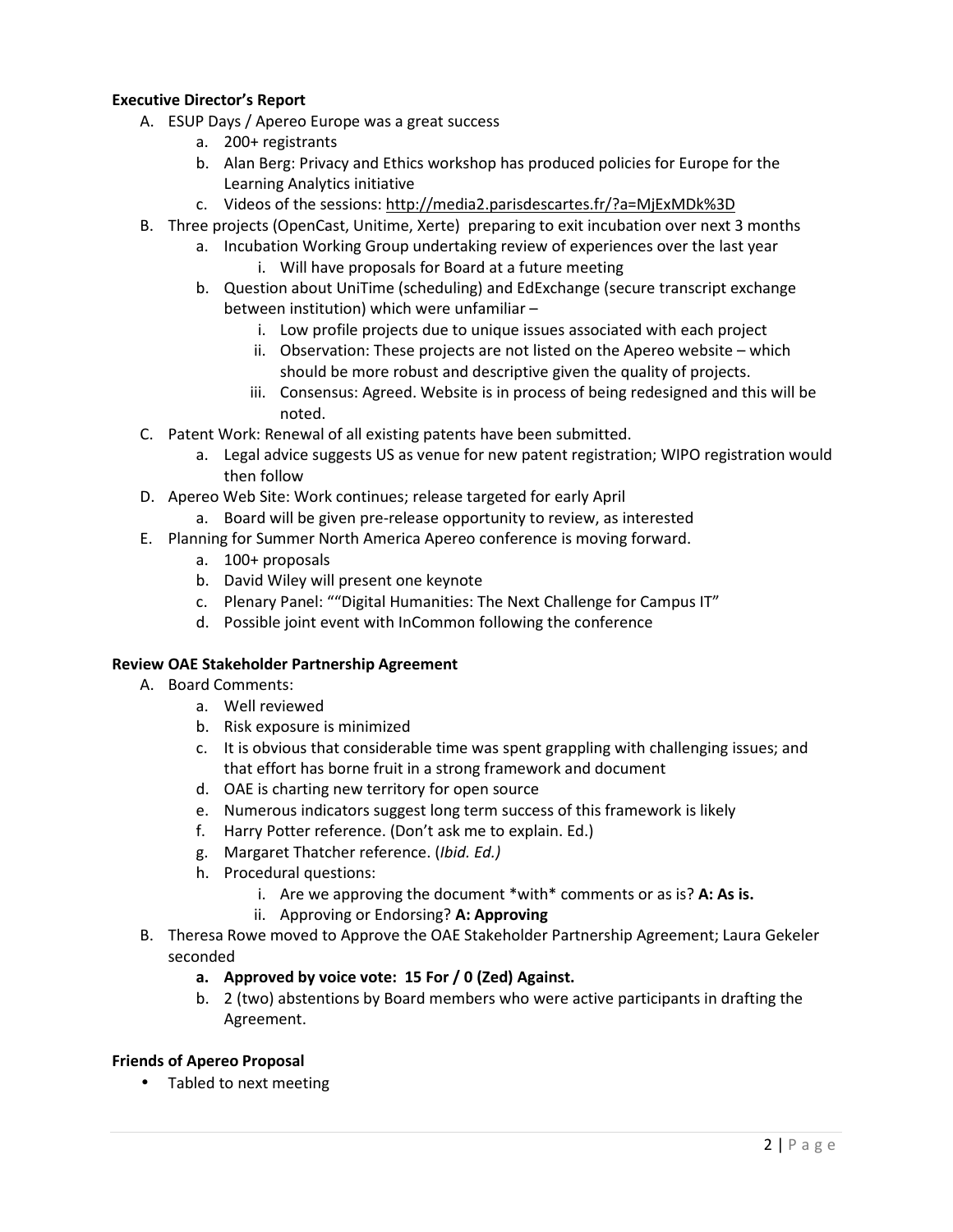# **Sakai Communications Strategy Document**

- Plan developed by Marist College communication interns, students, and faculty members
- More info will come by email; extended discussion next meeting

#### **Call for Agenda Items for February Board Call**

- Sakai Communications strategy
- Friends of Apereo program

#### **Adjournment:**

- Moved: David. Seconded: Theresa
	- o **Approved by Consensus.**
	- o Meeting adjourned at 12:01 PM (EDT)

# **Information Items**

#### **Pending Board Reports**

- Action Item: Subcommittee Membership Dues Structure (Ian, Doug, David, Charlie)
- Action Item: Subcommittee Leveraging HE Marketing programs & students (Josh Baron, Theresa Rowe, Andy Wasklewicz).
	- o Internships? Becoming part of the fabric of learning for HE institutions NB Josh may be prepared to speak to this item - we have movement.
- Action Item: Scorecard metrics for organizational health, leading to performance goals (Ian)

# **Participation Calendar:**

- Opencast Conference, University of Manchester, UK March 25th-27<sup>th</sup>
- Ja-Sakai Event Hosei University, Tokyo, March 9<sup>th</sup>
- LAK 2015, Marist College, Poughkeepsie March 16th-20<sup>th</sup>
- Discussion around the potential for the unconference to be held in Montreal, alongside an Apereo Quebec event, are ongoing.